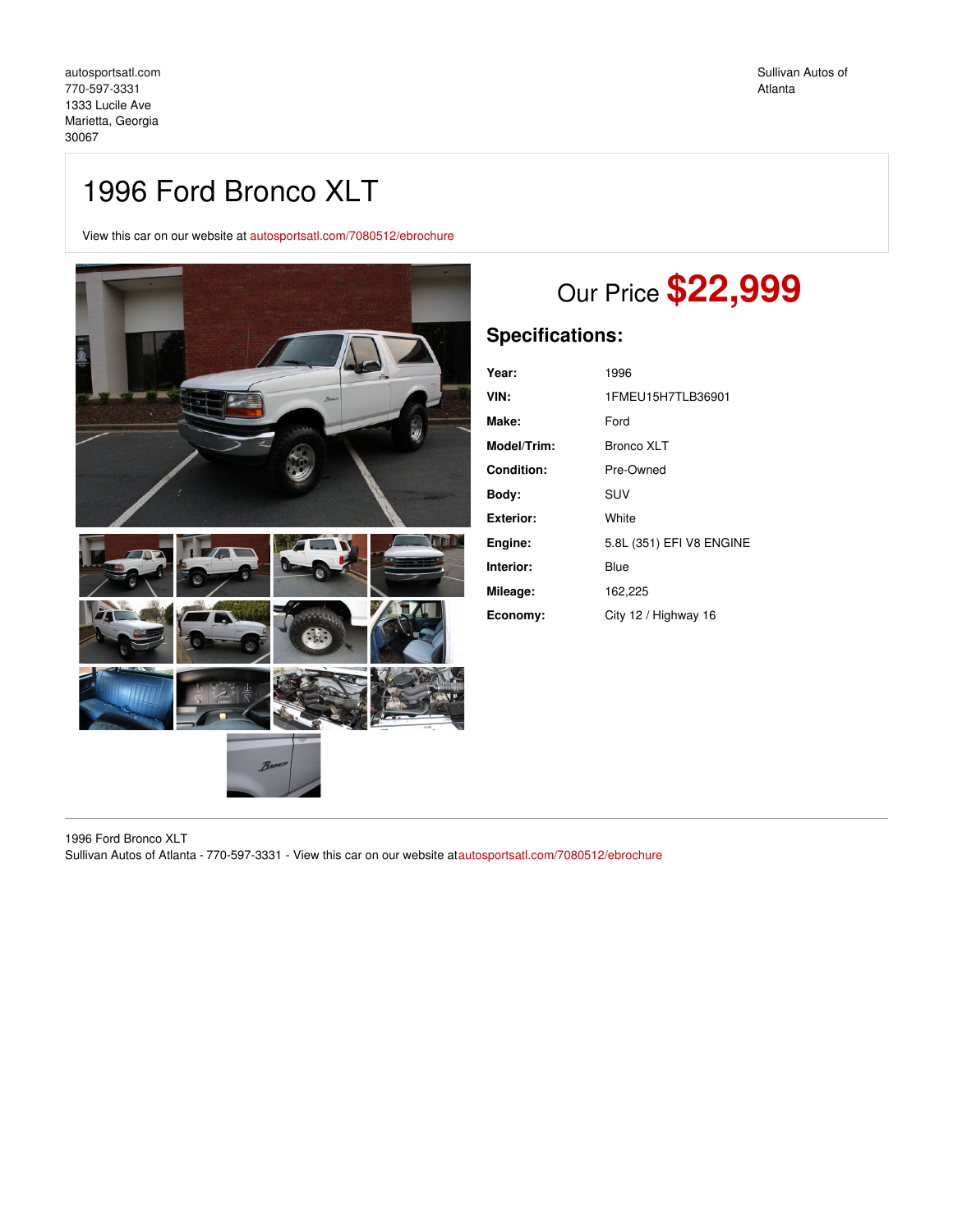

1996 Ford Bronco XLT Sullivan Autos of Atlanta - 770-597-3331 - View this car on our website a[tautosportsatl.com/7080512/ebrochure](https://autosportsatl.com/vehicle/7080512/1996-ford-bronco-xlt-marietta-georgia-30067/7080512/ebrochure)